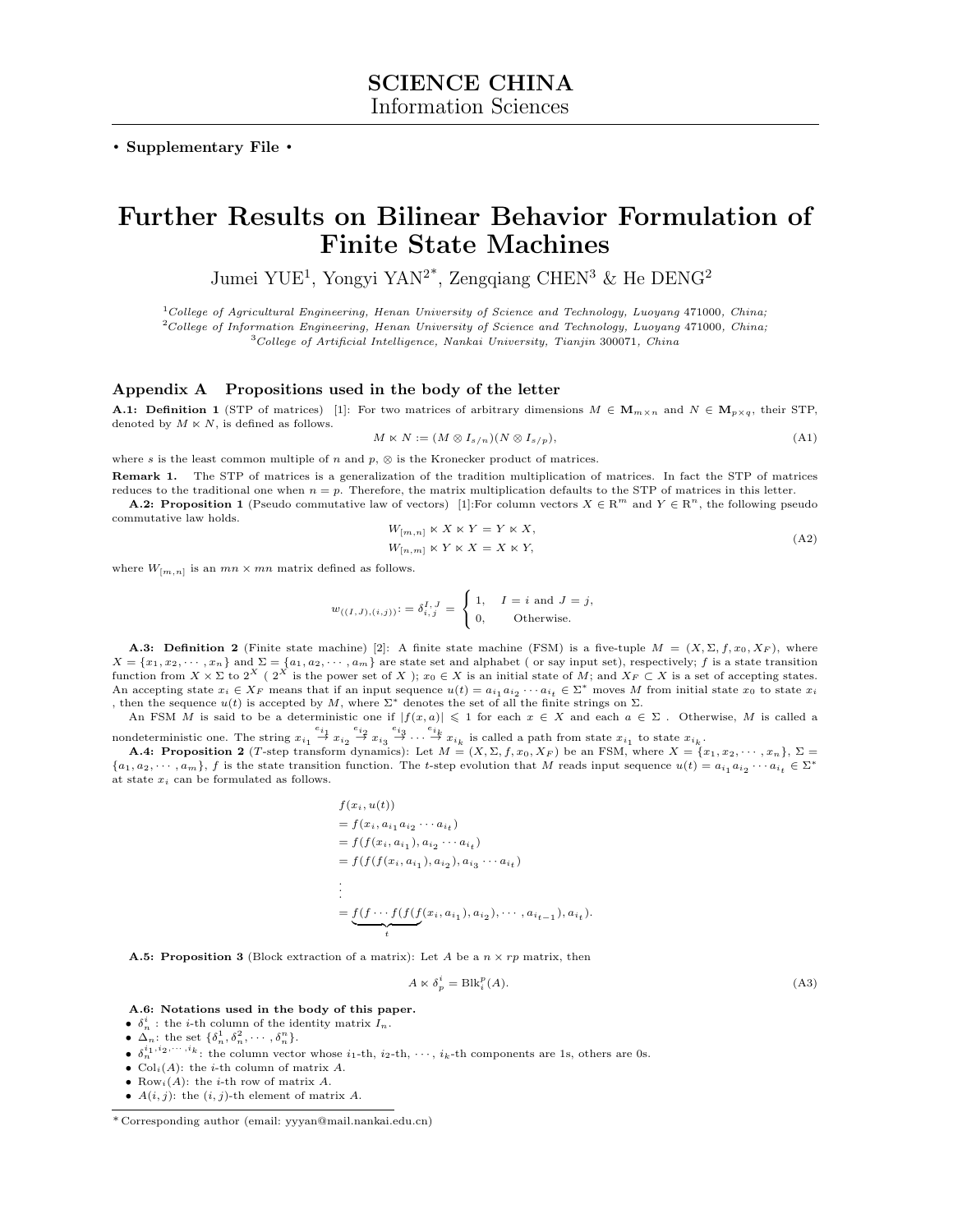## **Appendix B Proofs in the body of the letter.**

#### **B.1: Proof of Theorem 1**

The proof will be completed by two stages. In the first stage, we will prove the single step evolution of *M* reading a single alphabet  $u(t) = a_j$  at state  $x_i$ , that is

$$
x(2) = F \ltimes x_i \ltimes a_j. \tag{B1}
$$

According to Definition 2, without loss of generality, set the reachable state packet of  $a_j$  from  $x_j$  is  $x(2) = \{x_{j_1}, x_{j_2} \cdots, x_{j_l}\}$ . The vector form of *x*(2) is

$$
x(2) = \begin{bmatrix} 0 \cdots 0 & 1 & 0 \cdots 0 & 1 & 0 \cdots 0 & 1 & 0 \cdots 0 \end{bmatrix}_{1 \times n}^T
$$
  
\n
$$
\uparrow \qquad \uparrow \qquad \uparrow
$$
  
\n
$$
j_1 \qquad j_2 \qquad \cdots \qquad j_l
$$
  
\n
$$
= \delta_n^{j_1, j_2, \cdots, j_l}.
$$
 (B2)

On one hand, we know from Definition 2 that when *M* reads an input alphabet  $u(1) = a_j$  at state  $x_i$  the following equations (B3) holds.

$$
f(x_i, a_j) = x_{j_1},
$$
  
\n
$$
f(x_i, a_j) = x_{j_2},
$$
  
\n
$$
\dots
$$
  
\n
$$
f(x_i, a_j) = x_{j_l}.
$$
  
\n(B3)

The vector form of (B3) is

$$
f(x_i, a_j) = x(2). \tag{B4}
$$

On the other hand, from Definition 4, we know that the column-wise form of the structure matrix *F* is just

$$
\begin{aligned}\n\text{Col}_j(F_i) &= \begin{bmatrix} 0 \cdots 0 & 1 & 0 \cdots 0 & 1 & 0 \cdots 0 & 1 & 0 \cdots 0 \end{bmatrix}_{1 \times n}^T \\
&\uparrow \qquad \uparrow \qquad \uparrow \qquad \uparrow \\
&\downarrow j_1 \qquad j_2 \qquad \cdots \qquad j_l \\
&= \delta_j^{j_1, j_2, \cdots, j_l} \\
&= x(2).\n\end{aligned}
$$
\n(B5)

Finally, by Proposition 3, we get

$$
F \ltimes x_i \ltimes a_j = F \ltimes \delta_n^i \ltimes \delta_m^j
$$
  
=  $[F_1 \cdots F_i \cdots F_n] \ltimes \delta_n^i \ltimes \delta_m^j$   
=  $F_i \ltimes \delta_m^j$ . (B6)

By Proposition 3 again, equation (B6) can be further simplified as

$$
F \ltimes x_i \ltimes a_j = F_i \ltimes \delta_m^j = \text{Col}_j(F_i). \tag{B7}
$$

Combining equations (B7), (B5) and (B2), we have that

$$
x(2) = \text{col}_j(F_i) = F \ltimes x_i \ltimes a_j. \tag{B8}
$$

This completes the first stage.

We next use inductive method to prove the second stage, i.e., equation  $x(t + 1) = F^t \times x_i \times u(t)$ . Suppose M reads sequence  $u(t) = a_{i_1} a_{i_2} \cdots a_{i_t} \in \Sigma^*$  at state  $x_i$ , then by Proposition 2, we have

$$
f(x_i, u(t))
$$
  
=  $f(x_i, a_{i_1} a_{i_2} \cdots a_{i_t})$   
=  $f(f(x_i, a_{i_1}), a_{i_2} \cdots a_{i_t})$   
=  $f(f(f(x_i, a_{i_1}), a_{i_2}), a_{i_3} \cdots a_{i_t})$   
:  
=  $f(f \cdots f(f(f(x_i, a_{i_1}), a_{i_2}), \cdots, a_{i_{t-1}}), a_{i_t}).$  (B9)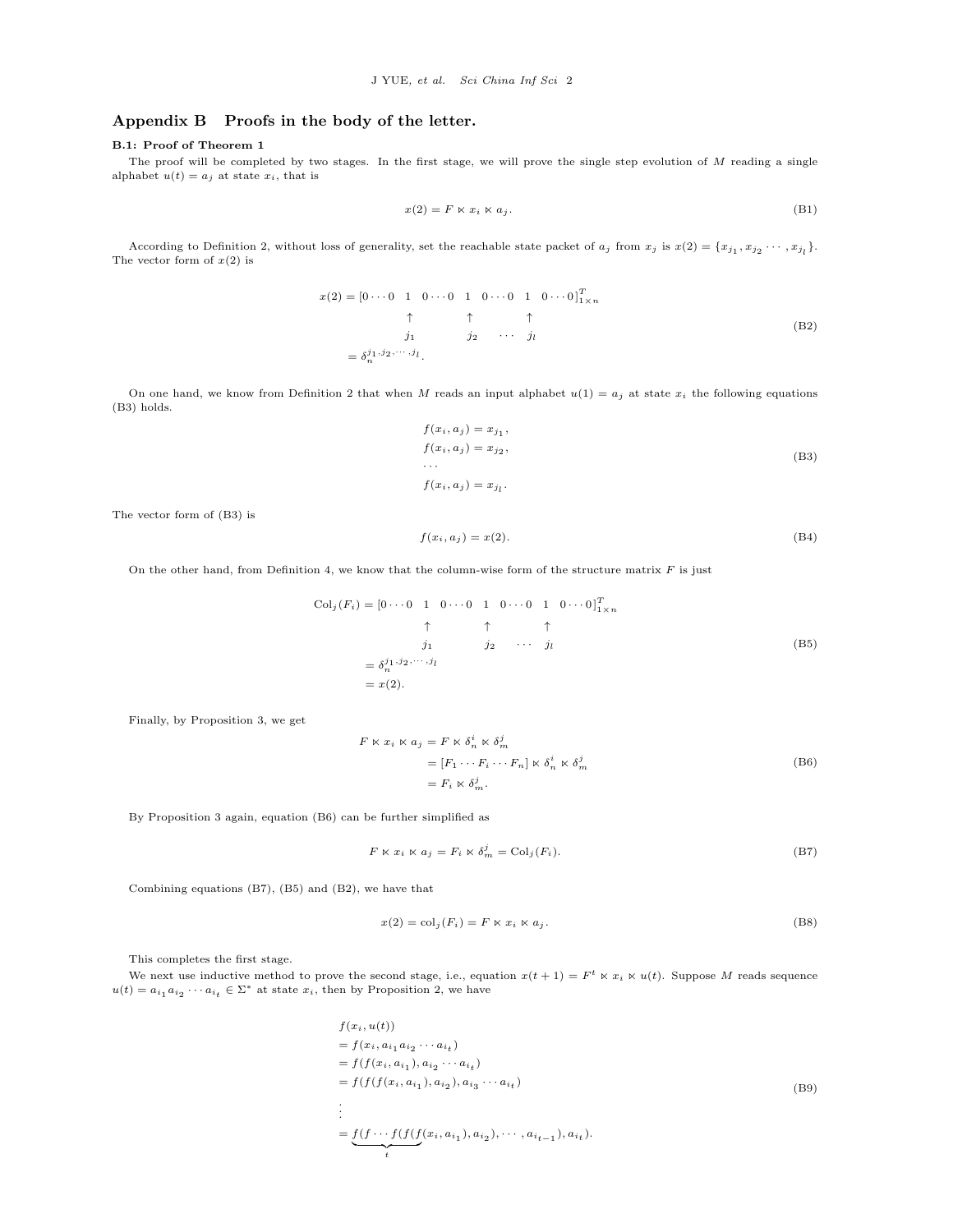By equation (B8)) and inductive method, the above equation (B9) can be rewritten as

$$
f(x_i, u(t))
$$
\n
$$
= \underbrace{f(f \cdots f(f(x_i, a_{i_1}), a_{i_2}), \cdots, a_{i_{t-1}}), a_{i_t})}_{t}
$$
\n
$$
= \underbrace{f(f \cdots f(F \ltimes x_i \ltimes a_{i_1}, a_{i_2} \cdots a_{i_{t-1}}), \cdots, a_{i_{t-1}}), a_{i_t})}_{t-2}
$$
\n
$$
= \underbrace{f(f \cdots f(F \ltimes F \ltimes x_i \ltimes a_{i_1} \ltimes a_{i_2}, a_{i_3}), a_{i_{t-1}}), a_{i_t})}_{t-1}
$$
\n
$$
= f(\underbrace{F \ltimes F \ltimes \cdots \ltimes F}_{t-1} \ltimes x_i \ltimes a_{i_1} \ltimes a_{i_2} \ltimes a_{i_3} \ltimes \cdots \ltimes a_{i_{t-1}}, a_{i_t})
$$
\n
$$
= \underbrace{F \ltimes F \ltimes \cdots \ltimes F}_{t} \ltimes x_i \ltimes a_{i_1} \ltimes a_{i_2} \ltimes a_{i_3} \ltots \cdots \ltimes a_{i_{t-1}} \ltimes a_{i_t}
$$
\n
$$
= F^t \ltimes x_i \ltimes u(t).
$$
\n(B10)

This completes the proof. **B.2: Proof of Theorem 2**

It is easy to see that  $\sum_{k=1}^{m} \text{Blk}_i^n(F^t)(j,k) \neq 0$  is equivalent to that  $\text{Row}_j(\text{Blk}_i^n(F^t)) \neq \vec{0}$ ,  $\vec{0}$  is the zero vector. We first prove the

necessity. (Necessity) If state  $x_j$  is t-controllable from state  $x_i$ , according to Definition 7, there exists a sequence  $u(t) = a_{i_1} a_{i_2} \cdots a_{i_t} \in \Sigma^*$ moving  $M$  to state  $x_j$  from state  $x_i$ . By Definition 2, we have

$$
x_j = f(x_i, u(t)).
$$
\n(B11)

Using Theorem 1, equation (B11) can be rewritten as

$$
x_j = F^t \ltimes x_i \ltimes u(t). \tag{B12}
$$

Let the vector forms of states  $x_i$  and  $x_j$  are  $\delta_n^i$  and  $\delta_n^j$ , respectively, and let the vector form of sequence  $u(t)$  be  $u(t)$  $a_{i_1} a_{i_2} \cdots a_{i_t} = \delta_m^{i_1} \times \delta_m^{i_2} \times \cdots \times \delta_m^{i_r} = \delta_m^{l}$ 

Substitute the vector forms of  $x_i$ ,  $x_j$  and  $u(t)$  into equation (B12), we get

$$
\delta_n^j = F^t \ltimes \delta_n^i \ltimes \delta_{m}^l. \tag{B13}
$$

According to Proposition 3, equation (B13) can be represented as

$$
\delta_n^j = \text{Blk}_i^n(F^t) \ltimes \delta_{m^t}^l,
$$
\n(B14)

in which,  $\text{Blk}_i^n(F^t)$  is the *i*-th block of the *n*-column-equal-division of  $F^t$ .

Using Proposition 3 again, equation (B14) can be further expressed as

$$
\delta_n^j = \text{Col}_l(\text{Blk}_i^n(F^t)).
$$

Thus there is at least one non-zero element in Row<sub>j</sub> (Blk<sub>i</sub><sup>n</sup>( $F$ <sup>t</sup>)), i.e., Row<sub>j</sub>(Blk<sub>i</sub><sup>n</sup>( $F$ <sup>t</sup>))  $\neq$   $\vec{0}$ . The necessity is then proved. (Sufficiency). If  $\text{Row}_j(\text{Blk}_i^n(F^t)) \neq \vec{0}$ , without loss of generality, suppose the k-th element of  $\text{Row}_j(\text{Blk}_i^n(F^t))$  is  $n_k(n_k \in N^+)$ , that is, the  $(j, k)$ -th element of  $F<sup>t</sup>$  is  $n_k$ , i.e.,

$$
\text{Blk}_i^n(F^t)(j,k) = n_k. \tag{B15}
$$

By equation (B15), we know there are  $n_k$  different paths from state  $x_i$  to state  $x_j$ , therefore there is an input string  $u(t)$  =  $a_{i_1}a_{i_2}\cdots a_{i_t}$  in  $\Sigma^*$  such that M can move to  $x_j$  from  $x_i$  by  $u(t)$ . According to Definition 7, state  $x_j$  is t-controllable from state *xi*. The sufficiency is proved.

**B.3: Proof of Proposition 4**

Consider the arbitrary value of  $v_1$  in  $\Delta_m$ , without loss of generality, take  $v_1 = \delta_m^k$  for example. According to (A3), we have

$$
D_{[m,n]} \times v_1 \times v_2
$$
  
=  $(\mathbf{1}_m \otimes I_n) \times v_1 \times v_2$   
=  $[I_n, \dots, I_n] \times \delta_m^k \times v_2$   
=  $I_n \times v_2$   
=  $v_2$ .

Thus  $D_{[m,n]} \ltimes v_1 \ltimes v_2 = v_2$ . It follows from equation (A2) that

 $D_{[n,m]} \ltimes W_{[m,n]} \ltimes v_1 \ltimes v_2$  $= D_{[n,m]} \ltimes v_2 \ltimes v_1$  $= v_1$ .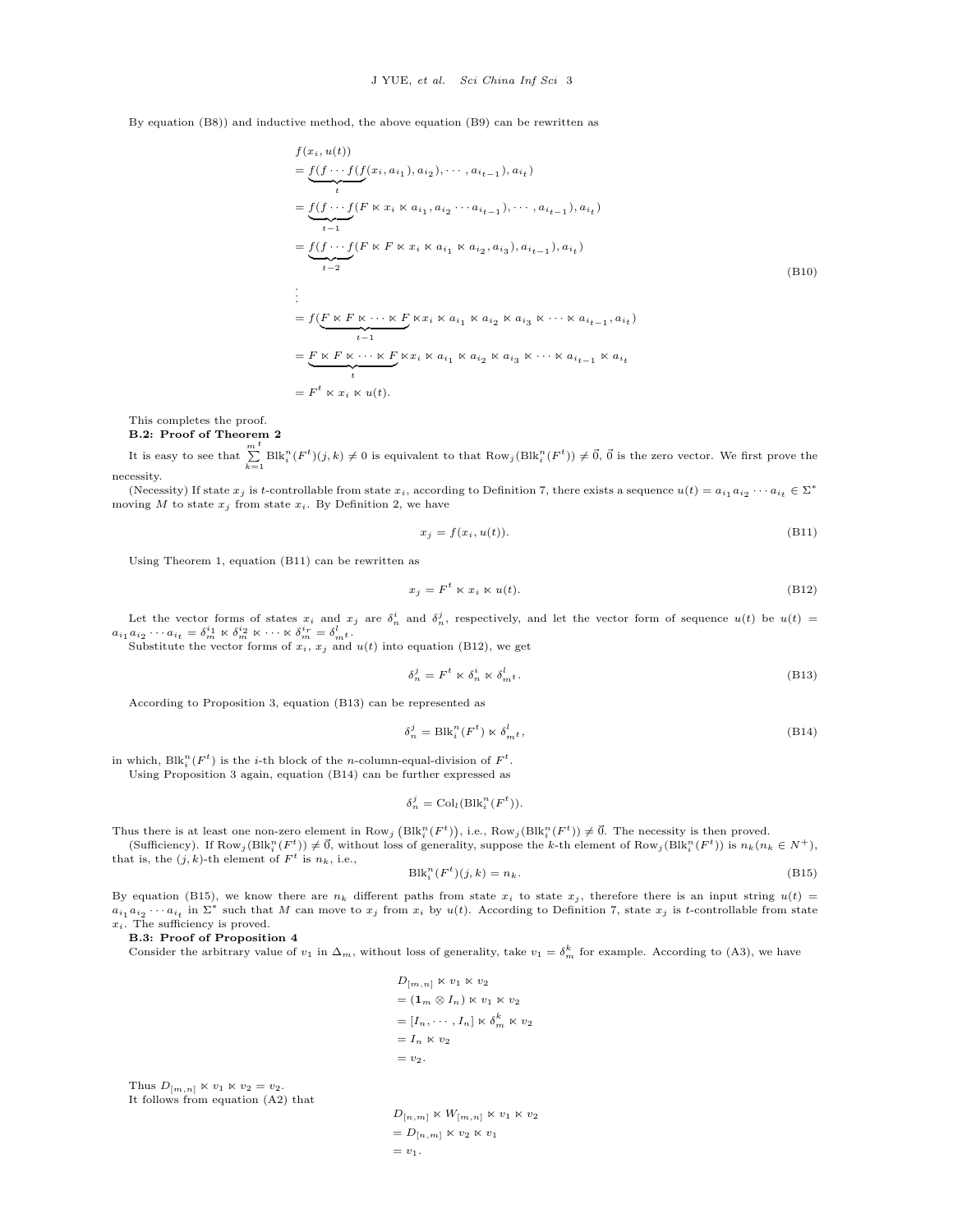The proof is then completed.

**B.4: Proposition 5** (Extracting components from the STP of vectors): For  $v_1, v_2, \cdots v_n \in \Delta_m$ , assume that the STP of them is

$$
\kappa_{i=1}^n v_i = \delta_{m}^s,
$$
\n(B16)

then

 $v_i = D_{[m]n-1,m]} \ltimes W_{[m]i,mn-i} \ltimes \delta^s_{m}n, \quad (i = 1, 2, \cdots, s),$ 

where 
$$
D_{[m n-1, m]}
$$
 is  $D_{[m, n]} = \mathbf{1}_m \otimes I_n$ ,  $\mathbf{1}_m = [\underbrace{1, \cdots, 1}_{m}],$ 

 $\sum_{m}$ <br>Proof: Left multiplying both sides of equation (B16) by  $W_{[m^i, m^{n-i}]}$  yields

$$
W_{[m^{i},m^{n-i}]}v_1\cdots v_{i-1}v_iv_{i+1}\cdots v_n = W_{[m^{i},m^{n-i}]}\delta_{m^{n}}^{s},
$$

By Proposition 1, we see that

$$
v_{i+1} \cdots v_n v_1 \cdots v_{i-1} v_i = W_{[m^i, m^n - i]} \delta_{m^n}^s.
$$
\n(B17)

Left multiplying both sides of equation (B17) by *D*[*mn−*1*,m*] results in

$$
D_{[m^{n-1},m]}v_{i+1}\cdots v_{n}v_{1}\cdots v_{i-1}v_{i}=D_{[m^{n-1},m]}W_{[m^{i},m^{n-i}]}\delta_{m^{n}}^{s}.
$$

According to Proposition 4, we get

$$
v_i = D_{[m n-1, m]} W_{[m i, m n-i]} \delta_{m n}^s.
$$

The proof is completed.

**B.5: Proof of Theorem 3**

It is clear that the following equation

$$
\prod_{s \in \{i_1, i_2, \dots, i_k\}} \text{Blk}_i^n(F^t)(s, l) \neq 0.
$$
\n(B18)

is equivalent to

$$
\text{Col}_{l}(\text{Blk}_{i}^{n}(F^{t})) = \begin{bmatrix} 0 & \cdots & 0 & n_{1} & 0 & \cdots & 0 & n_{2} & 0 & \cdots & 0 & n_{k} & 0 & \cdots & 0 \end{bmatrix}^{T}_{1 \times n}.
$$
\n
$$
\uparrow \qquad \uparrow \qquad \uparrow \qquad \uparrow \qquad \uparrow
$$
\n
$$
i_{1} \qquad \qquad i_{2} \qquad \cdots \qquad i_{k}
$$
\n(B19)

where  $n_{i_j}$  are positive numbers;  $F$  is the structure matrix of  $M$ .

We next use (B19) to prove the theorem (the reason why we use (B18) as the conclusion and use (B19) to prove is that (B18) has explicit algebraic meaning, while (B19) is easy to describe the proof).

(Necessity) If the t-step reachable state packet of input sequence  $u(t)$  from state  $x_i$  is  $R(x_i, u(t)) = \{x_{i_1}, x_{i_2}, \dots, x_{i_k}\}$ , by Definition 3, the following equation holds for any  $j \in \{1, 2, \dots, k\}$ .

$$
f(x_i, u(t)) = x_{i_j}.
$$
\n(B20)

According to Theorem 1, we get

$$
F^{t}x_{i}u(t) = x(t+1)
$$
\n
$$
= [0 \cdots 0 \quad n_{1} \quad 0 \cdots 0 \quad n_{2} \quad 0 \cdots 0 \quad n_{k} \quad 0 \cdots 0]_{1 \times n}^{T}.
$$
\n
$$
\uparrow \qquad \uparrow \qquad \uparrow
$$
\n
$$
i_{1} \qquad i_{2} \qquad \cdots \qquad i_{k}
$$
\n(B21)

Let the vector forms of  $x_i$  and  $u(t)$  be  $\delta_n^i$  and  $\delta_{m}^l$ , respectively. Then the left side of equation (B21) is

$$
F^t \ltimes \delta_n^i \ltimes \delta_{m}^l. \tag{B22}
$$

By Proposition 3, equation (B22) can be represented as

$$
Blk_i^n(F^t) \ltimes \delta_{m^t}^l = Col_l(Blk_i^n(F^t)).
$$
\n(B23)

From equations (B23) and (B21), we get

$$
\operatorname{Col}_{l}(\operatorname{Blk}_{i}^{n}(F^{t})) = \begin{bmatrix} 0 & \cdots & 0 & n_{1} & 0 & \cdots & 0 & n_{2} & 0 & \cdots & 0 & n_{k} & 0 & \cdots & 0 \end{bmatrix}_{1 \times n}^{T}.
$$
\n
$$
\uparrow \qquad \uparrow \qquad \uparrow \qquad \uparrow \qquad \uparrow
$$
\n
$$
i_{1} \qquad \qquad i_{2} \qquad \cdots \qquad i_{k}
$$

The necessity is proved. (Sufficiency) Suppose that

$$
\operatorname{Col}_{l}(\text{Blk}_{i}^{n}(F^{t})) = \begin{bmatrix} 0 & \cdots & 0 & n_{1} & 0 & \cdots & 0 & n_{2} & 0 & \cdots & 0 & n_{k} & 0 & \cdots & 0 \end{bmatrix}_{1 \times n}^{T} \cdot \uparrow \uparrow \uparrow \uparrow \uparrow
$$
  
\n $i_{1} \qquad i_{2} \qquad \cdots \qquad i_{k}$